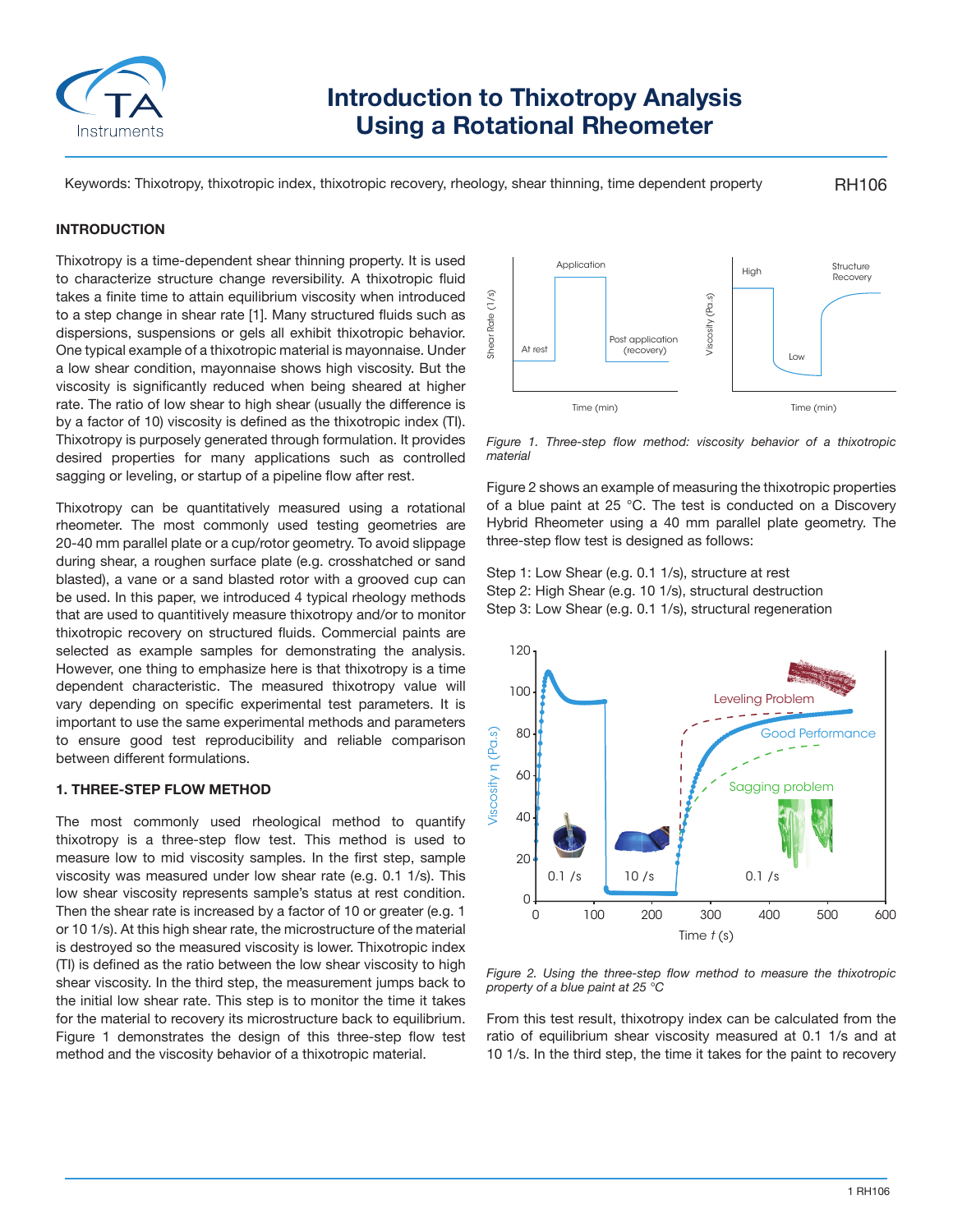its original viscosity is critical to its application performance. If the recovery time is too short (red dashed line), the paint will have some leveling issue in its application. However, if the recovery time is too long (green dashed line), it will exhibit sagging during application. Adding appropriate rheology modifier to adjust this thixotropic recovery time is the key to ensure a good performance of paint product.

## **2. THREE-STEP OSCILLATION METHOD**

Instead of performing a three-step flow test, one can also design and use a three-step oscillation method for thixotropy analysis. This oscillation method is designed by using three oscillation time sweeps with different strain amplitudes that is within and outside the linear viscoelastic region (LVR) of the sample. Figure 3 demonstrates this test method and the viscoelastic performance (G') of a thixotropic material.

Step 1: Oscillation time sweep within LVR, structure at rest Step 2: Oscillation time sweep outside LVR, structural destruction Step 3: Oscillation time sweep within LVR, structural regeneration



*Figure 3. Three-step oscillation method: viscoelastic behavior of a thixotropic material*

Figure 4 shows the oscillation measurement results of the same thixotropic paint. In the first step, oscillation time sweep is conducted using a small strain of 0.1% that is in the linear viscoelastic region (LVR). The sample shows higher moduli with G' greater than G", which indicates that this paint contains a structure and behaves solid-like at rest. Both the input (blue) and output (red) waveforms are sinusoidal. When the strain amplitude is increased up to 100% in the second time sweep, the structure of the paint sample is destroyed. Sample moduli decrease sharply and G" becomes greater than G'. This means sample behaves liquid-like under high shear. For non-linear oscillation, the output waveform (red) is not sinusoidal. The thixotropic index can also be quantified by taking the ratio of G' measured at low and high strain. The third step time sweep is used to monitor thixotropic recovery. When the strain amplitude is decreased back to within the LVR, it takes finite time for the sample structure to recover. G'/G" crossover is observed within less than one minute of the test. The time it takes for G' to reach final equilibration is the recovery time of this paint sample. A good control of this recovery time is critical to the applications performance.



*Figure 4. Using the three-step oscillation method to measure the thixotropic property of a blue paint at 25 °C*

# **3. FLOW RAMP UP AND DOWN METHOD – THIXOTROPIC LOOP**

The third method to quantify thixotropy is by using a flow ramp up and down experiment. It is also called as a thixotropic loop test. In this method (shown in Figure 5), a shear stress or a shear rate is ramped from zero up to a certain value at a certain speed, and then ramp down to zero with the same time.



*Figure 5. Demonstration of a thixotropy loop test method for thixotropic index analysis*

Figure 6 shows the thixotropic loop test results on a matte and satin paint sample. The tests are conducted at 25 °C using a concentric cylinder cup with a recessed end rotor. Sample shear rate is ramped up from 0 to 100 1/s in 60 seconds, and then ramped back down to 0 in another 60 seconds. During the rate ramp up step, sample structure is destroyed, so the down curve exhibits a hysteresis. The thixotropic index is calculated by taking the area between the up and down curves. However, since this method is a non-equilibrium ramp, the measurement result is highly depending on the ramp up and down time. The normalized thixotropy is defined as the area between the up and down curves divided by the maximum rate, the maximum stress, and the step time. It is used to compare results obtained from different test conditions. From the test results, one can see that the matte paint is more thixotropic compare to the satin paint. But this thixotropic loop test method does not provide information of structure recovery.